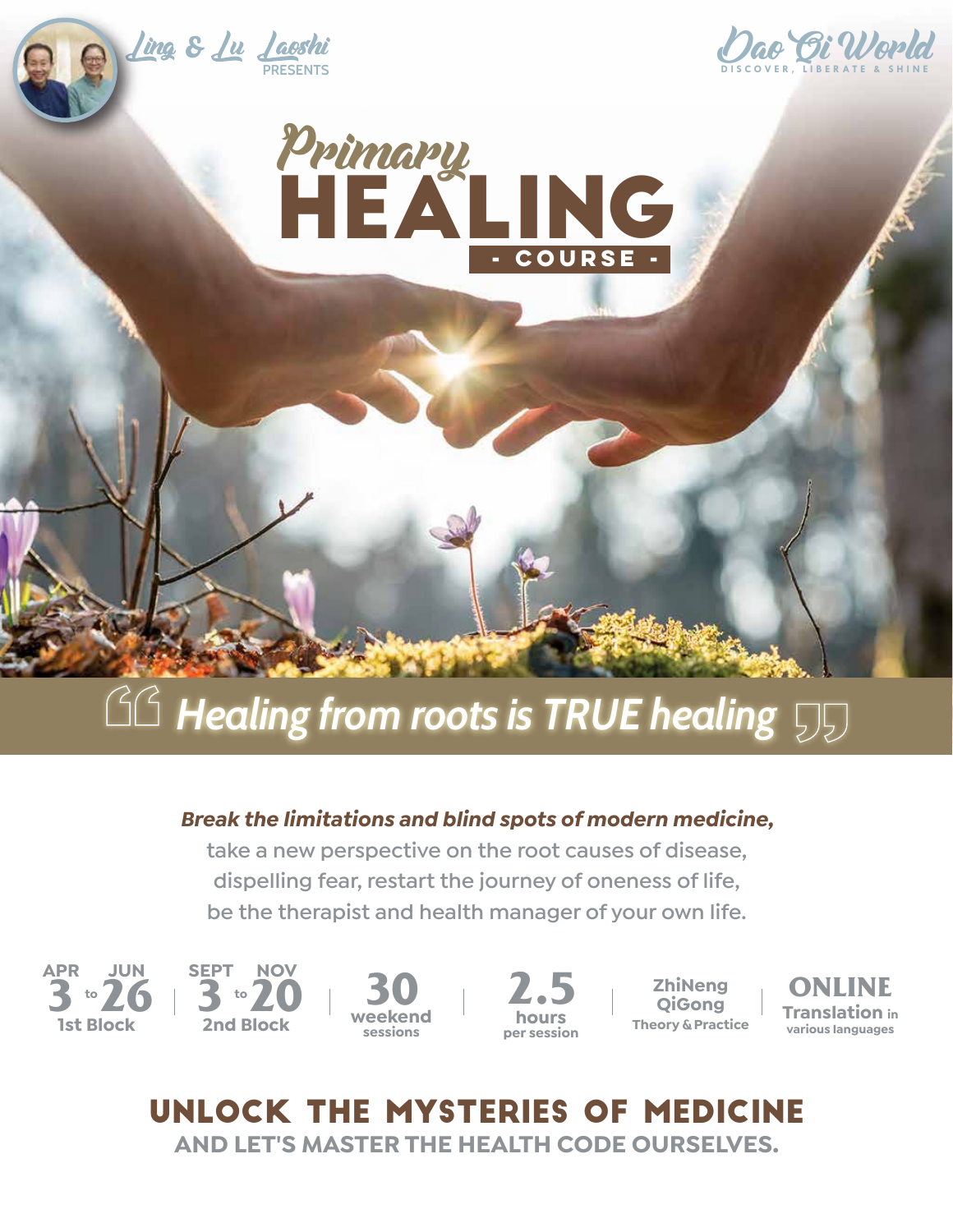# WHO WOULD BENEFIT FROM THIS COURSE?



### **PATIENTS**

### **HEALERS**



1. Patients with **chronic diseases, intractable diseases and cancer.**



2. People who are deeply troubled by various **psychological and emotional problems.** You have tried many medical methods and drugs, but you still can't relieve your pain. You have succumbed to fate and think that you are incurable.

**You can try this new medicine, which is completely different from conventional medicine and beyond our imagination.**



1. I want to be pro-active with my health, prevent disease and be **my own health manager.**



2. All kinds of therapists (doctors, acupuncturists, yogis, psychological counselors, naturopaths, etc.) who want to seek breakthrough and sublimation in your original healing modality. You want to improve the curative effect and open the door for all kinds of people to these new perspectives and dimensions.



3. You have practiced ZNQG for many years, and you want to be a professional Qi healer to help more people move towards a healthy and happy life.\*

*Maybe this is the door to the miracle of life?*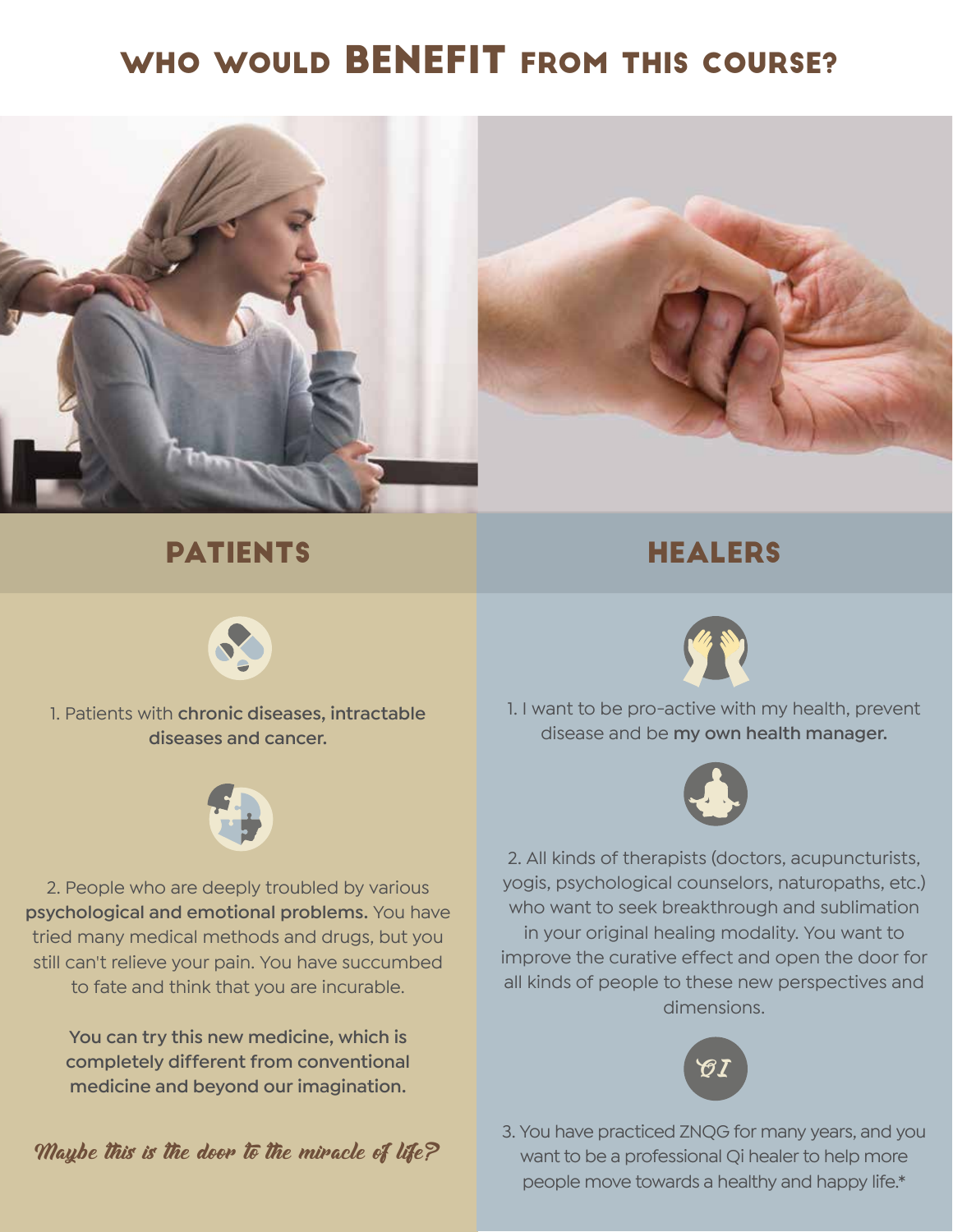# goals you will achieve



# **PATIENTS**

1. On the road of the long-term struggle against disease: press the stop button, get rid of the old thinking, start again, explore the root causes of disease, and see through the reality of disease. Therefore, we can recognize ourselves from a new angle and **start a scientific way of self-healing.**

2. Using the opportunity of illness to **open a new turning point in life and rebuild the relationship with illness.** The state of fear, pain and stress caused by being tightly bound to the illness can be transformed into a positive and optimistic state of being actively untied, controllable and curable.

3. From the brand new perspective of Hun Yuan medicine, you can clearly grasp the root causes of our own diseases. **You can break the curse of irreversible and incurable disease from the perspective of conventional medicine,** and lay a good foundation for a radical cure of disease (this is beyond the reach of currently developed technology, instruments and doctors in conventional medicine).

4. Through the study and practice of new medicine, you will strengthen the confidence, strengthen the training of willpower and consciousness penetration, master 1-2 basic healing techniques and **become your own healer.**

### **HEALERS**

1. There is no one else outside of us. **If you want to be a good healer, you should first heal yourself,** and be able to analyze and solve your various physical and mental problems with the technology you have learned, so that you can really help others get out of the problems.

2. Through the study and practice of the basic theory of new medicine, you will establish a new medical view, and **lay the foundation for becoming a specialized and professional Qi healer.**

3. Through learning, you can clearly **understand the cutting-edge, advanced and efficient characteristics and advantages of the new medicine.**

4. You can initially help patients find the root causes of the disease. You will also be able to initially **master 1-2 healing techniques, and use these with others to help them recover from disease.**

5. The healer participant will study and progressively learn on-line. **In order to receive qualification and certification, full participation in the "in-person" retreat as well as passing the examination will be necessary,**  when the situation becomes available\*.